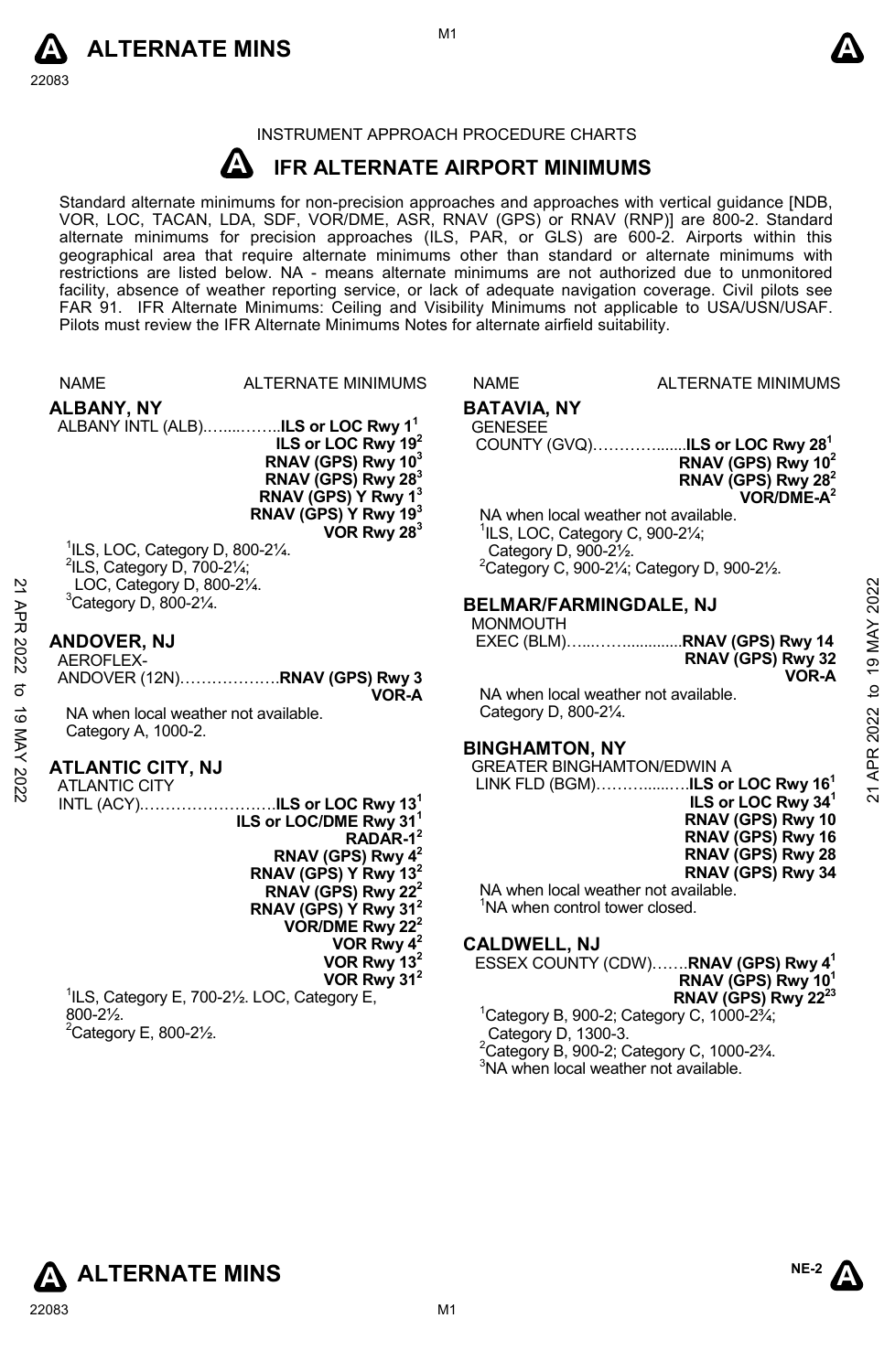

22083

### NAME ALTERNATE MINIMUMS NAME ALTERNATE MINIMUMS

#### **CORTLAND, NY**

CORTLAND COUNTY/CHASE FLD (N03)…….……................**RNAV (GPS) Rwy 61 RNAV (GPS) Rwy 241 VOR-A2** 

NA when local weather not available. <sup>1</sup>Category C, 1100-3. 2 Categories A, B, 1100-2, Category C, 1200-3.

### **DANSVILLE, NY**

DANSVILLE MUNI (DSV)……...…...**RNAV (GPS)-A RNAV (GPS) Rwy 14** 

NA when local weather not available. Category A, 1300-2; Category B, 1500-2; Category C, 1600-3.

### **DUNKIRK, NY**

CHAUTAUQUA COUNTY/

DUNKIRK (DKK).…………………**RNAV (GPS)-A1 RNAV (GPS)-B1 RNAV (GPS) Rwy 151 RNAV (GPS) Rwy 332** 

NA when local weather not available. 1 Category C, 1000-2¾; Category D, 1500-3. 2 Categories A, B, 1200-2; Category C, 1200-3; Category D, 1500-3.

#### **EAST HAMPTON, NY**

EAST HAMPTON (HTO).….**RNAV (GPS) Y Rwy 28** Category D, 800-2½.

### **ELMIRA/CORNING, NY**

ELMIRA/CORNING RGNL (ELM).………………….**ILS or LOC Rwy 612 ILS or LOC Rwy 2412 RNAV (GPS) Rwy 63 RNAV (GPS) Rwy 104 RNAV (GPS) Rwy 245 RNAV (GPS) Rwy 286** 22  $22 \n\hline \n\begin{array}{ccc}\n 22 & \text{Categories A, B, 1200-2; Category C, 1200-3; & \text{Category D, 1700-3.} \\
 22 & \text{Category D, 1500-3.} & \text{Category D, 1700-3.} \\
 22 & \text{Category D, 1700-3.} & \text{Category D, 1700-3.} \\
 22 & \text{Category D, 1700-3.} & \text{Category D, 1700-3.} \\
 22 & \text{C$ 

NA when local weather not available.

<sup>1</sup>NA when control tower closed.  $2$ LOC, Categories A, B, 1200-2;

Category C, 1200-3, Category D, 1400-3.

 $3$ Categories A, B, C, 1200-5; Category D, 1400-5.  $^{4}$ Categories A, B, 1400-2; Categories C, D, 1400-3.  $5$ Categories A, B, 1200-21/2; Category C, 1200-3; Category D, 1400-3.

6 Category A, 1100-2; Category B, 1200-2; Category C, 1200-3, Category D, 1400-3.

### **FARMINGDALE, NY**

REPUBLIC (FRG)………...…..**ILS or LOC Rwy 1413**

#### **RNAV (GPS) Rwy 12 RNAV (GPS) Y Rwy 142 RNAV (GPS) Rwy 192 RNAV (GPS) Rwy 322**

NA when local weather not available. <sup>1</sup> LOC, Category C, 800-2¼; Category D, 1000-3. Category C, 800-2¼; Category D, 1000-3. <sup>3</sup>ILS, LOC, NA when control tower closed.

### **FULTON, NY**

| OSWEGO |                   |
|--------|-------------------|
|        |                   |
|        | RNAV (GPS) Rwy 24 |

**RNAV (GPS) Rwy 33**  NA when local weather not available.

### **GLENS FALLS, NY**

FLOYD BENNETT

 MEML (GFL)………...........…….**ILS or LOC Rwy 11 RNAV (GPS) Rwy 124 RNAV (GPS) Rwy 1934 RNAV (GPS) Rwy 302**

> **RNAV (GPS) Y Rwy 1414 RNAV (GPS) Z Rwy 141**

 LOC, Category D, 1200-3. Category D, 1700-3. Category D, 1100-3. NA when local weather not available.

### **ITHACA, NY**

ITHACA TOMPKINS INTL (ITH)…………....………**ILS or LOC Rwy 32123**

**RNAV (GPS) Rwy 325**  <sup>1</sup>NA when local weather not available. <sup>2</sup>NA when tower closed.

 ${}^{3}$ LOC, Categories A, B, 1100-2; Category C, 1100-3; Category D, 1400-3.  $4$ Category D, 800-2 $\frac{1}{4}$ . 5 Categories A, B, 1300-2; Categories C, D, 1300-3.

### **JAMESTOWN, NY**

CHAUTAUQUA COUNTY/ JAMESTOWN (JHW)………….**RNAV (GPS) Rwy 7 RNAV (GPS) Rwy 25** 

NA when local weather not available.

### **MASSENA, NY**

MASSENA INTL-RICHARDS FLD (MSS)...……………..……**RNAV (GPS) Rwy 51 RNAV (GPS) Rwy 9 RNAV (GPS) Rwy 23 RNAV (GPS) Rwy 27** NA when local weather not available. 1 Categories A, B, C, D, 800-2½.

**ALTERNATE MINS**  $^{\text{NE-2}}$   $\Lambda$ 



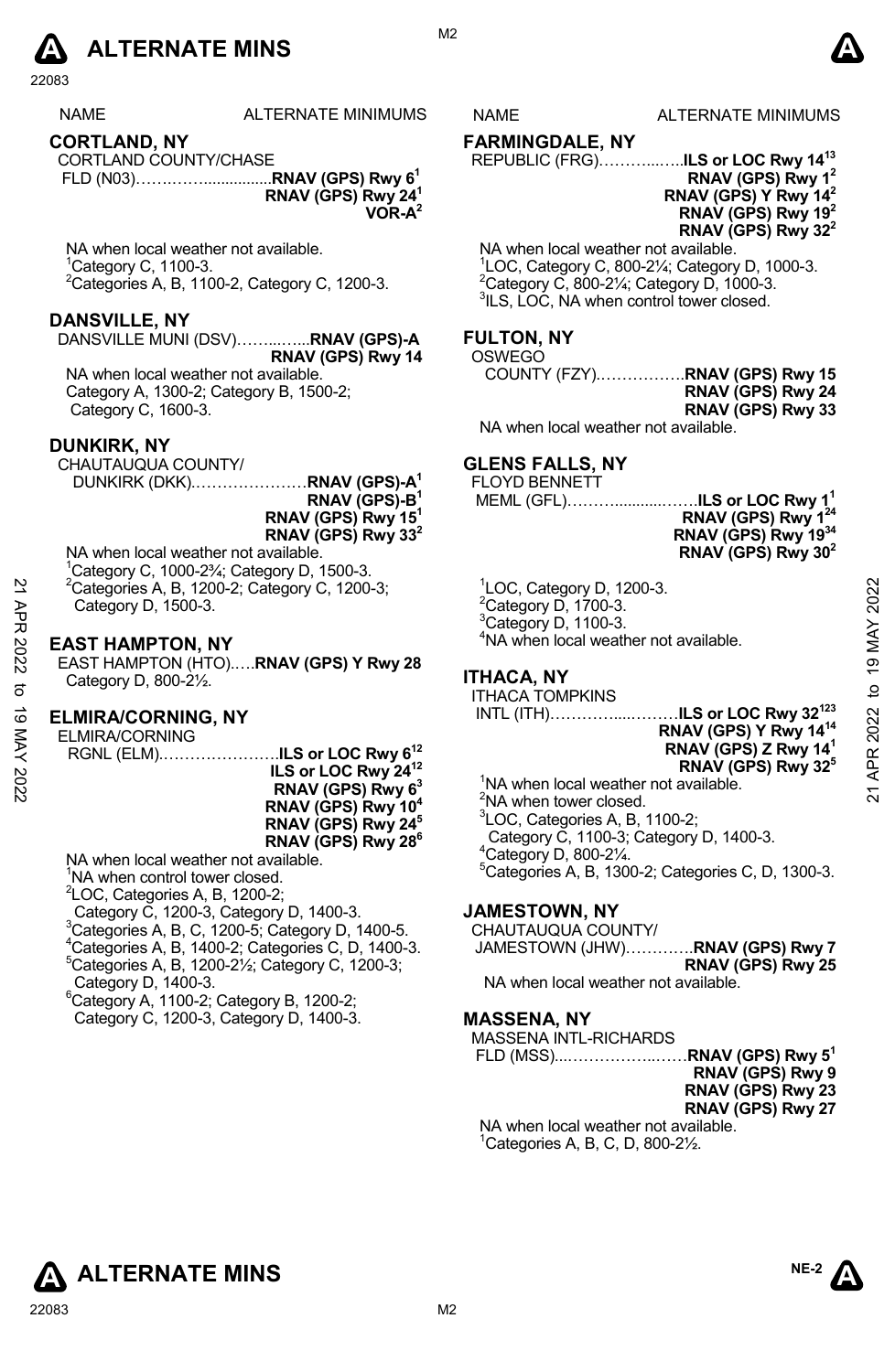# **A** ALTERNATE MINS  $\bullet$

22083

| <b>NAME</b>          | ALTERNATE MINIMUMS |
|----------------------|--------------------|
| <b>MILLVILLE, NJ</b> |                    |

MILLVILLE MUNI (MIV)……….**ILS or LOC Rwy 101 RNAV (GPS) Rwy 10 RNAV (GPS) Rwy 14** 

**VOR-A** 

NA when local weather not available. <sup>1</sup>ILS, LOC, Categories A, B, 900-2; Category C, 900-2¾, Category D, 900-3.

### **MONTGOMERY, NY**

ORANGE COUNTY (MGJ)…...................**RNAV (GPS) Rwy 41 RNAV (GPS) Rwy 82 RNAV (GPS) Rwy 223 RNAV (GPS) Rwy 263 VOR Rwy 83** 

 $1$ Categories A, B, 900-2; Category C, 900-2 $\frac{1}{4}$ ; Category D, 900-2¾.  $2$ Categories A, B, 800-2 $\frac{1}{2}$ ; Category C, 900-2 $\frac{1}{2}$ ; Category D, 900-2¾.  $3$ Categories A, B, 900-2; Category C, 900-2 $\frac{1}{2}$ ; Category D, 900-2¾.

### **MONTICELLO, NY**

| SULLIVAN COUNTY                                                                                                                                                   | RNAV (GPS) Rwy 15 <sup>3</sup> |
|-------------------------------------------------------------------------------------------------------------------------------------------------------------------|--------------------------------|
|                                                                                                                                                                   | RNAV (GPS) Rwy 333             |
| NA when local weather not available.<br><sup>1</sup> NA when MSV ACTC closed.<br>$2$ LOC, Category D, 800-2 $\frac{1}{2}$ .<br><sup>3</sup> Category D, 800-21/2. |                                |

### **MORRISTOWN, NJ**

MORRISTOWN

MUNI (MMU).…..…………..**ILS or LOC Rwy 2312 RNAV (GPS) Rwy 53 RNAV (GPS) Z Rwy 233** 

NA when local weather not available. <sup>1</sup>NA when tower closed.

2 LOC, Category C, 900-2½, Category D, 1100-3. 3  $3$ Category C, 900-2 $\frac{1}{2}$ , Category D, 1100-3.

### **MOUNT HOLLY, NJ**

SOUTH JERSEY RGNL (VAY)………………….**RNAV (GPS) Rwy 8**  NA when local weather not available.

### **NEW YORK, NY**

JOHN F KENNEDY INTL (JFK).…………….…….**ILS or LOC Rwy 22L1 ILS or LOC Rwy 22R<sup>1</sup> RNAV (GPS) Z RWY 13L2 RNAV (GPS) Z RWY 13R3 VOR or GPS Rwy 13L/R,** 1000-3 <sup>1</sup>NA when local weather not available.<br><sup>2</sup>Categories A, B, C, D, 1300-4 <sup>3</sup> Categories A, B, C, D, 1000-3.

M3

**NEW YORK, NY (CON'T)**  LAGUARDIA (LGA).……………**ILS or LOC Rwy 41 ILS or LOC Rwy 132 ILS or LOC Rwy 222 LDA-A3 LOC Rwy 313 RNAV (GPS)-B3 RNAV (GPS) Rwy 134 RNAV (GPS) X Rwy 225 RNAV (GPS) X Rwy 316 RNAV (GPS) Y Rwy 45 RNAV (GPS) Y Rwy 223 RNAV (GPS) Y Rwy 313 VOR Rwy 43** 1 LOC, Category D, 800-2¼. 2 LOC, Categories C, D, 1100-3.

 Categories C, D, 1100-3. Category C, 1100-3; Category D, 1300-3. Category D, 800-2 $\frac{1}{4}$ . Categories A, B, C, D, 1200-4.

LONG ISLAND MAC ARTHUR (ISP)...………..**ILS or LOC Rwy 6124 ILS or LOC Rwy 24123 RNAV (GPS) Rwy 614 RNAV (GPS) Rwy 15R14 RNAV (GPS) Rwy 244 RNAV (GPS) Rwy 33L14**  <sup>1</sup>NA when local weather not available. <sup>2</sup>NA when control tower closed.  $3$ LOC, Category D, 900-2 $\frac{3}{4}$ . 4 Category D, 900-2¾. NEW YORK STEWART INTL (SWF)...………...................**LS or LOC Rwy 91** 21 APR 2022 to 19 MAY 202221 APR 2022 to 19 MAY 2022

**ILS or LOC Rwy 27<sup>1</sup> RNAV (GPS) Rwy 92 RNAV (GPS) Rwy 162 RNAV (GPS) Rwy 272 RNAV (GPS) Rwy 342** 

<sup>1</sup>ILS, Categories A, B, C, 800-2, Category D, 800-2¼; LOC, Category D, 800-2¼.  $2$ Category D, 800-2 $\frac{1}{4}$ .

ALTERNATE MINIMUMS NAME ALTERNATE MINIMUMS

22083 M3 **ALTERNATE MINS**  $^{\text{NE-2}}$   $\Lambda$ 

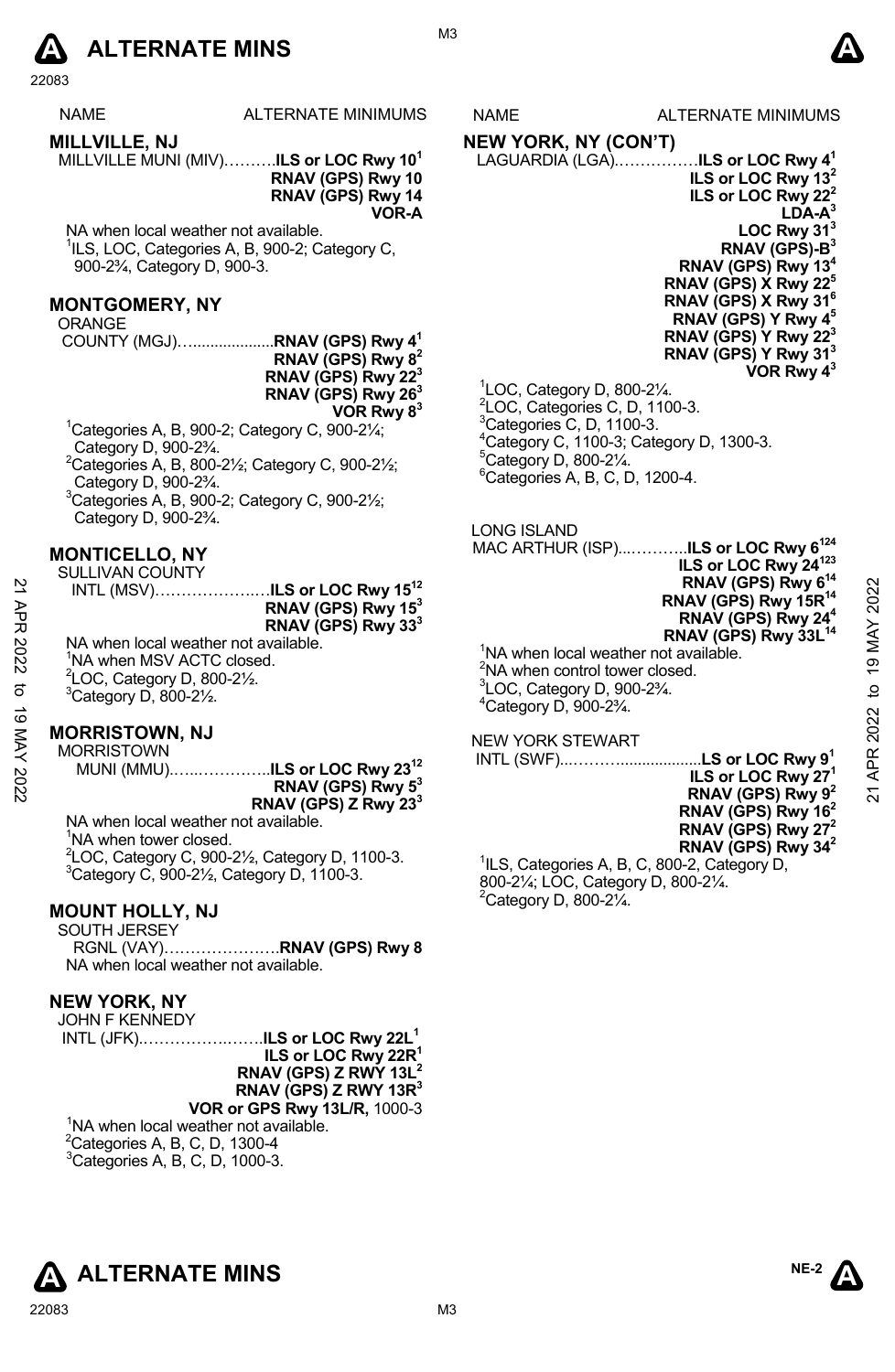

22083

NAME ALTERNATE MINIMUMS NAME ALTERNATE MINIMUMS

**NEWARK, NJ** 

NEWARK LIBERTY INTL (EWR)………………….**ILS or LOC Rwy 4L5**

**ILS or LOC Rwy 4R5 ILS or LOC Rwy 111 ILS or LOC Rwy 22L ILS or LOC Rwy 22R5 RNAV (GPS) Rwy 4L4 RNAV (GPS) Y Rwy 4R4 RNAV (GPS) Rwy 112 RNAV (GPS) Z Rwy 22L4 RNAV (GPS) Rwy 22R2 RNAV (GPS) X Rwy 294 VOR Rwy 113** 

<sup>1</sup>ILS, Categories A, B, C, 800-2; Category D, 900-3. LOC, Category D, 900-3. 2  ${}^{2}$ Category D, 900-3.  $^{3}$ Categories A, B, 1000-2; Categories C, D, 1000-3.  $4$ Category B, 900-2; Category C, 900-2 $\frac{3}{4}$ ; Category D, 900-3.

5 ILS, Category A, 800-2; Category B, 900-2; Category C, 900-2¾; Category D, 900-3; LOC, Category B, 900-2; Category C, 900-2¾; Category D, 900-3.

### **NIAGARA FALLS, NY**

NIAGARA FALLS INTL (IAG).……………**ILS Y or LOC Y Rwy 28R12 ILS Z or LOC Z Rwy 28R12 NDB Rwy 28R13 RNAV (GPS) Rwy 63 RNAV (GPS) Rwy 10L3 RNAV (GPS) Y Rwy 244 RNAV (GPS) Z Rwy 243 RNAV (GPS) Rwy 28R3 TACAN Rwy 28R15**  NA when local weather not available. NIAGARA FALLS, NY<br>
MAGARA FALLS<br>
ILS Y or LOC Y Rwy 28R<sup>12</sup><br>
ILS Z or LOC Z Rwy 28R<sup>12</sup><br>
ILS Z or LOC Z Rwy 28R<sup>12</sup><br>
<sup>2</sup> LOC, Category C, 800-2<sup>1</sup>/<sub>4</sub>; Category D, 1000-3.<br> **RNAV (GPS) Rwy 10<sup>3</sup>**<br>
RNAV (GPS) Rwy 10<sup>3</sup><br>
RN

<sup>1</sup>NA when control tower closed. ILS, LOC, Category D, 800-2 $\frac{1}{4}$ . Category D, 800-2 $\frac{1}{4}$ . Category C, 800-2¼; Category D, 800-2½. Category D, 800-2½, Category E 800-2¾.

### **OGDENSBURG, NY**

| OGDENSBURG |                                |
|------------|--------------------------------|
|            |                                |
|            | RNAV (GPS) Rwy 27 <sup>1</sup> |

Category D, 800-2¼. <sup>1</sup>NA when local weather not available.

### **PENN YAN, NY**

PENN YAN (PEO).……………**RNAV (GPS) Rwy 11 RNAV (GPS) Rwy 192**

NA when local weather not available. 1 Categories A, B, 900-2; Category C, 900-2½; Category D, 1000-3.  $^{2}$ Category C, 900-2½; Category D, 1000-3.

**PITTSTOWN, NJ** 

SKY MANOR (N40).………...…**RNAV (GPS) Rwy 7 RNAV (GPS) Rwy 25 VOR Rwy 7**

NA when local weather not available.

#### **PLATTSBURGH, NY**

### PLATTSBURGH

INTL (PBG).…………………..**ILS or LOC Rwy 351 RNAV (GPS) Rwy 352**

NA when local weather not available. 1 LOC, Category D, 800-2¼.  $2$ Category D, 800-2 $\frac{1}{4}$ .

### **POTSDAM, NY**

POTSDAM MUNI/DAMON FLD (PTD)……...………….....**RNAV (GPS) Rwy 24**  NA when local weather not available.

### **POUGHKEEPSIE, NY**

HUDSON VALLEY RGNL (POU).…………....…….**ILS or LOC Rwy 612**

**RNAV (GPS) Rwy 63 RNAV (GPS) Rwy 243 VOR-A3**

## **VOR Rwy 244**

NA when local weather not available. <sup>1</sup>NA when control tower closed. <sup>2</sup>LOC, Category C, 800-2¼; Category D, 1000-3.<br><sup>3</sup>Category C, 800, 21/; Category D, 1000, 3  $3$ Category C, 800-2 $\frac{1}{4}$ ; Category D, 1000-3. 4 Category C, 800-2½; Category D, 1000-3.

### **ROCHESTER, NY**

FREDERICK DOUGLASS/ ..................... GREATER ROCHESTER INTL (ROC)....…**ILS or LOC Rwy 43 ILS or LOC Rwy 223 ILS or LOC Rwy 281 RNAV (GPS) Rwy 42 RNAV (GPS) Rwy 72 RNAV (GPS) Rwy 102 RNAV (GPS) Rwy 222 RNAV (GPS) Rwy 252 RNAV (GPS) Rwy 282 VOR Rwy 42** 

<sup>1</sup>ILS, Categories A, B, 700-2; Category C, 1000-2¾; Category D, 1000-3. LOC, Category C, 1000-2¾; Category D, 1000-3.  $^{2}$ Category C, 1000-2 $\frac{3}{4}$ ; Category D, 1000-3.  $^3$ ILS, LOC, Category C, 1000-2¾; Category D, 1000-3.

### **ROME, NY**

GRIFFISS INTL (RME)..…….**ILS or LOC Rwy 33123 RNAV (GPS) Rwy 1534 RNAV (GPS) Rwy 334** 

<sup>1</sup>NA when control tower closed.  $^{2}$ LOC, Category C, 900-2½; Category D, 1200-3. <sup>3</sup>NA when local weather not available. 4 Category C, 900-2¾; Category D, 1200-3.



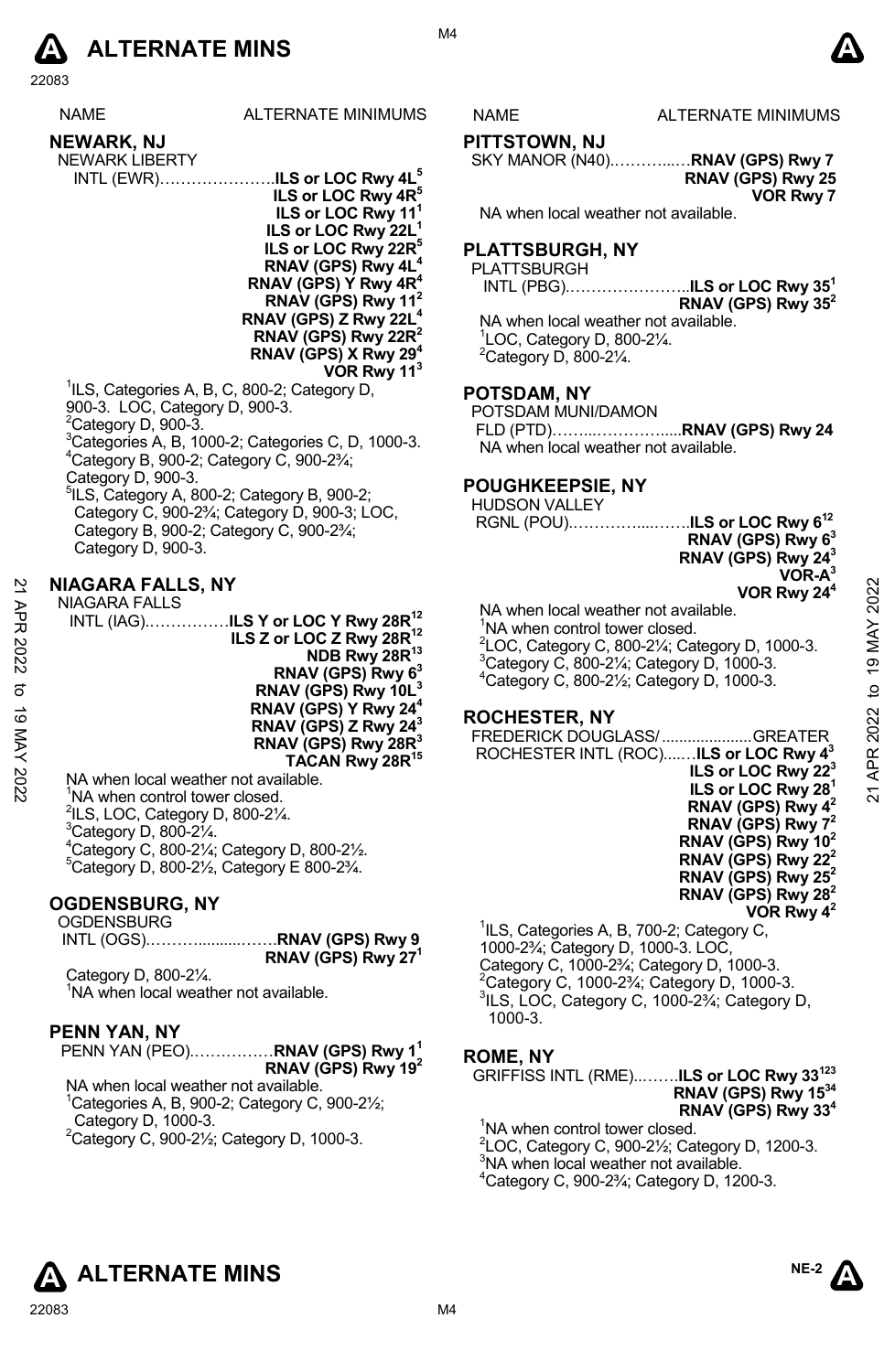

22083

| ALTERNATE MINIMUM |
|-------------------|
|                   |

### **SARANAC LAKE, NY**

ADIRONDACK RGNL (SLK)………................**ILS or LOC Rwy 2312** 

**RNAV (GPS) Rwy 53 RNAV (GPS) Rwy 93 RNAV (GPS) Rwy 23** 

<sup>1</sup>NA when local weather not available.  $2^2$ LOC, Category A, 900-2; Category B, 1000-2; Category C, 1000-3; Category D, 1100-3. 3 Category A, 900-2; Category B, 1000-2; Category C, 1000-3; Category D, 1100-3. 4 Category A, 900-2; Category B, 1000-2; Category C, 1000-3; Category D, 1200-3.

### **SCHENECTADY, NY**

**SCHENECTADY** 

 COUNTY (SCH)..…………..….**RNAV (GPS) Rwy 4**  NA when local weather not available. Category C, 800-2¼; Category D, 800-3.

#### **SHIRLEY, NY**

BROOKHAVEN (HWV)...…………..**RNAV (GPS)-A RNAV (GPS) Rwy 6 RNAV (GPS) Rwy 15 RNAV (GPS) Rwy 33 VOR Rwy 6** 

NA when local weather not available.

### **SKANEATELES, NY**

SKANEATELES AERO DROME (6B9)…...……………….....**RNAV (GPS)-A RNAV (GPS)-B**  NA when local weather not available. Category C, 800-2¼.

### **SOMERVILLE, NJ**

SOMERSET (SMQ)...………**RNAV (GPS) Rwy 121 RNAV (GPS) Rwy 302 VOR Rwy 81** 

NA when local weather not available.  $1$ Category B, 900-2. 2 Categories A, B, 900-2.

#### **SUSSEX, NJ**

SUSSEX (FWN).……………**RNAV (GPS) Rwy 31**

**VOR-A2**

NA when local weather not available. <sup>1</sup> Categories A, B, 900-2; Category C, 900-2½.<br><sup>2</sup> Categories A, B, 1400, 2; Category C, 1400, 2  $2$ Categories A, B, 1400-2; Category C, 1400-3. **IS NAME ALTERNATE MINIMUMS** 

M5

### **SYRACUSE, NY**

#### SYRACUSE HANCOCK

 INTL (SYR).…………...............**ILS or LOC Rwy 101 ILS or LOC Rwy 28<sup>1</sup> RNAV (GPS) Rwy 152 RNAV (GPS) Rwy 332 RNAV (GPS) Z Rwy 102 RNAV (GPS) Z Rwy 282 VOR Rwy 152 TACAN Rwy 332**

NA when local weather not available.  ${}^{1}$ LOC, Category D, 800-2 $\frac{1}{2}$ .  $2$ Category D, 800-2 $\frac{1}{2}$ .

### **TETERBORO, NJ**

| TETERBORO (TEB)ILS or LOC Rwy 6 <sup>1</sup> |
|----------------------------------------------|
| ILS or LOC RWY 1923                          |
| RNAV (GPS) Rwy 24 <sup>24</sup>              |
| RNAV (GPS) X Rwy 6 <sup>4</sup>              |
| RNAV (GPS) Y Rwy 6 <sup>5</sup>              |
| RNAV (GPS) X Rwy 19 <sup>6</sup>             |
| RNAV (GPS) Y Rwy 1927                        |
| RNAV (RNP) Z Rwy 6, 800-21/4                 |
| <b>VOR/DME-B<sup>8</sup></b>                 |
| VOR/DME Rwy 6°                               |
| VOR Rwy 24 <sup>9</sup>                      |
| <sup>1</sup> ILS, Categories A, B, 800-2;    |
| Category C, 800-21/4; Category D, 900-23/4.  |
|                                              |

 LOC, Category C, 800-2¼; Category D, 900-2¾. 2  $2$ NA when local weather not available. 3 LOC, Category C, 900-2½; Category D, 1100-3. 4 Category C, 900-2½; Category D, 1100-3. 5 Category C, 800-2¼; Category D, 900-2¾. 6 Categories A, B, 1000-2; Category C, 1000-3; Category D, 1100-3.  $7$ Categories A, B, C, D, 1100-4.  ${}^{8}$ Categories A, B, 1000-2; Categories C, D, 1000-3.  $^9$ Categories B, C, D, 1000-3. VOR Rwy 6<br>
22 VOR Rwy 6<br>
22 SKANEATELES, NY<br>
22 SKANEATELES, NY<br>
22 SKANEATELES AERO<br>
22 SKANEATELES AERO<br>
22 SKANEATELES AERO<br>
22 SKANEATELES AERO<br>
22 SKANEATELES AERO<br>
22 SKANEATELES AERO<br>
22 SKANEATELES AERO<br>
22 SKANEA

### **TRENTON, NJ**

| TRENTON               |                                |
|-----------------------|--------------------------------|
|                       |                                |
|                       | RNAV (GPS) Rwy 16 <sup>2</sup> |
|                       | RNAV (GPS) Rwy $342$           |
|                       | RNAV (GPS) Z Rwy $62$          |
|                       | RNAV (GPS) Z Rwy $24^{23}$     |
|                       | VOR or GPS-A <sup>2</sup>      |
| $1000 \times 1000001$ |                                |

1 LOC, Category D, 800-2½.

 $2$ Category D, 800-2 $\frac{1}{2}$ . <sup>3</sup>NA when local weather not available.